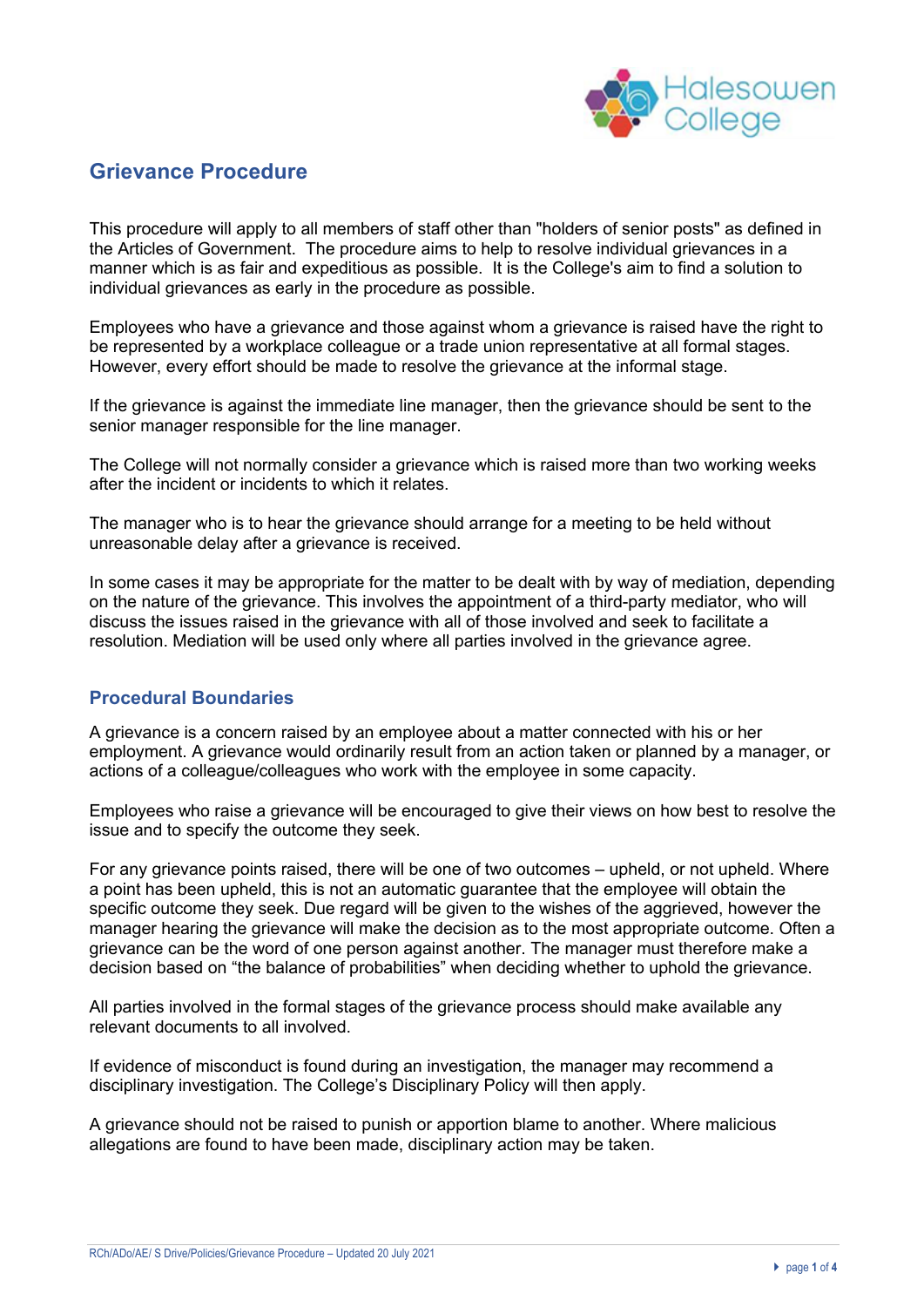Should the employee's grievance remain unresolved at any current stage in the procedure without good reason they will have the right to move to the next stage.

Until there is a resolution to the grievance, any working arrangements which applied prior to the grievance being raised will continue to apply.

A grievance should not be used for the following:

To appeal an outcome of a disciplinary procedure (a separate process applies); complaining about a reasonable instruction from a manager; disagreeing with an outcome consistent with an agreed College policy (employees should check the appropriate policy/procedure via the Hub before raising a concern).

### **Informal Process**

The aggrieved person shall, if possible, discuss the grievance with the other person or people involved and try to reach a solution.

If such an approach is not possible or fails to solve the problem Stage 1 of the formal procedure should be used.

## **Formal Process**

#### *Stage 1*

- (a) If the employee feels that the matter has not been resolved through informal process, the grievance should be put in writing to the line manager headed "formal grievance".
- (b) The line manager will attempt to resolve the complaint. He/she will meet with the complainant, enquire into the grievance, consider if the meeting should be adjourned for any necessary investigation, discuss the grievance with the complainant and the other parties involved and will advise the complainant of his/her decision within ten working days after the complaint is received. If this timescale can not be met for circumstances beyond their control (such as to allow a reasonable investigation) then this will be communicated to the employee and indication will be given when the outcome can be given.
- (c) The decision will normally be communicated to the complainant orally. In the event that the complainant does not find the decision acceptable, he/she may request a written report of the decision.
- (d) If, upon receipt of the written decision, the complainant is still dissatisfied with the decision, he/she may progress the grievance to Stage 2 within five working days of receipt of such decision.

#### *Stage 2*

(a) If a grievance has not been resolved at Stage 1, the complainant may refer the grievance to the appropriate senior manager responsible for the line management of the manager investigating the grievance under Stage 1. The referral must be made in writing and will be dealt with expeditiously (and, in any event, within ten working days) by the senior manager enquiring into the grievance and discussing it with the complainant and the other parties involved.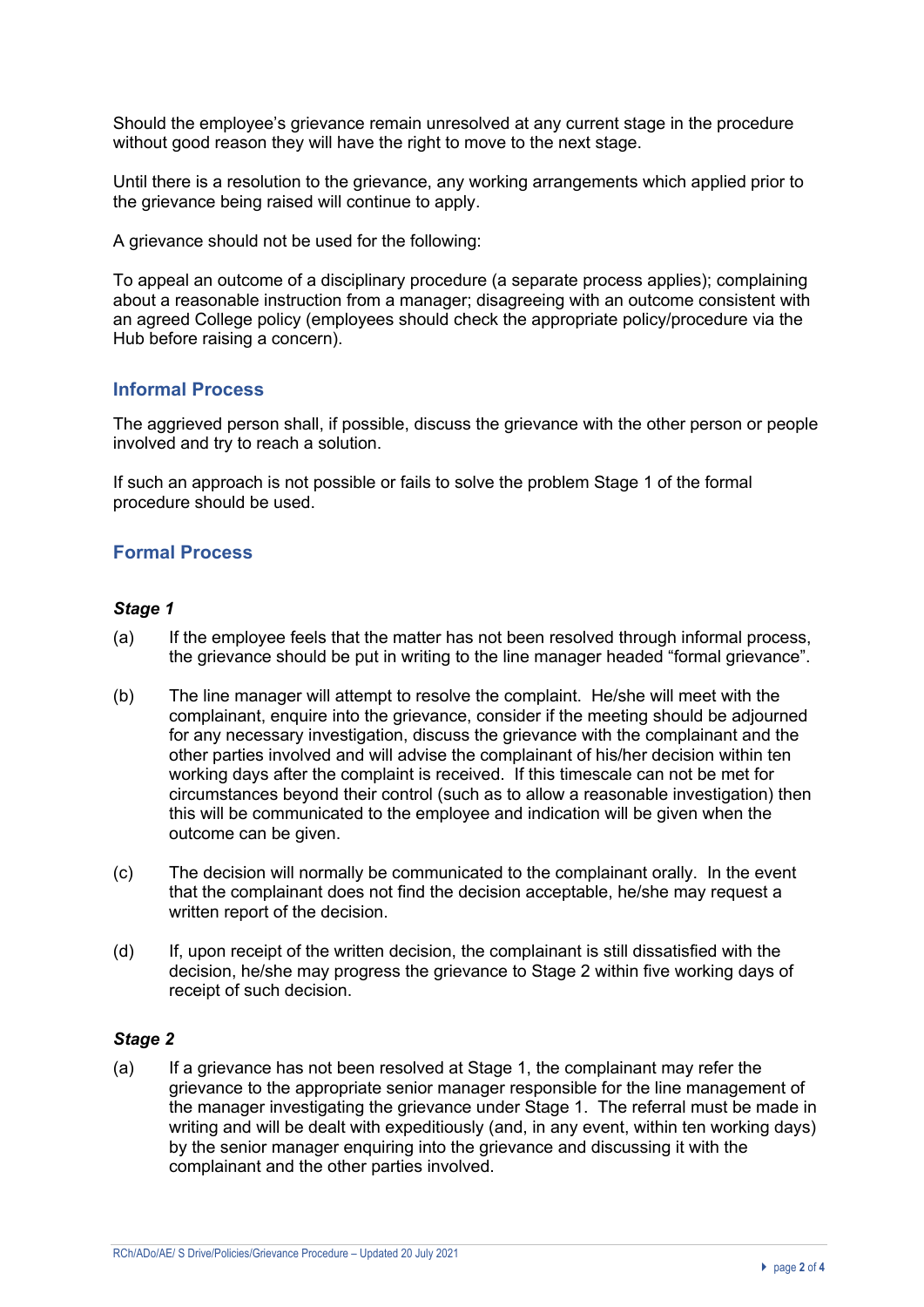- (b) The senior manager will communicate his/her decision to the complainant in writing within ten working days after the referral is made.
- (c) If the grievance relates to the senior manager or if the senior manager was involved in Stage 1 the matter should be referred to the Deputy Principal or Vice Principal.
- (d) If, upon receipt of the written decision, the complainant is still dissatisfied with the decision, he/she may progress the grievance to Stage 3 provided such action is taken within ten working days.

If the involvement of the senior manager or Vice Principal makes following Stages 1 and 2 unreasonable either one or both of these may be omitted at the Principal's discretion.

#### *Stage 3*

- (a) If the complaint is not resolved to the satisfaction of the employee at Stage 2, the grievance may be submitted, in writing, to the Principal within ten working days of receipt of the decision reached at Stage 2.
- (b) The Principal or, if he/she so nominates, the Deputy or Vice Principal, will, as soon as possible, and in any event within ten working days of the receipt of the details of the complaint, arrange a meeting which all parties to the grievance will attend.
- (c) The Principal/Deputy Principal/Vice Principal will have the right to ask questions of the parties in attendance.
- (d) The Principal/Deputy Principal/Vice Principal will consider all matters raised at the meeting and relevant documentation from Stages 1 and 2 and will issue to all parties concerned a written decision within fifteen working days of receiving the grievance. Such decision will be final.

### **Grievance against the Principal**

If an employee has a grievance against the Principal he/she should if possible discuss the grievance in confidence with a senior member of staff who will try to help resolve the problem.

If such an approach is not possible or fails to solve the problem then the aggrieved employee has the right to take his/her grievance to the Grievance Committee of the Corporation

The aggrieved employee should notify the Clerk to the Corporation in writing of his/her wish to complain to the Committee sending in writing full details of the grievance against the Principal. The Clerk will check with the aggrieved member of staff whether the matter occurred within a two week period and that the grievance relates to a direct action of the Principal.

If the grievance is within time and involves the Principal then the Clerk will notify the Principal of the grievance along with the documentation submitted and arrange a hearing. A hearing will normally take place no later than eighteen working days after receipt of notification of the grievance.

The Principal's response to the grievance and the supporting documentation from the aggrieved employee will be submitted to the Committee, the Principal and to the aggrieved member of staff at least five calendar days before the hearing.

At the hearing the Grievance Committee will enquire into the grievance and will have the right to question the complainant and the other person or people involved including witnesses. It is